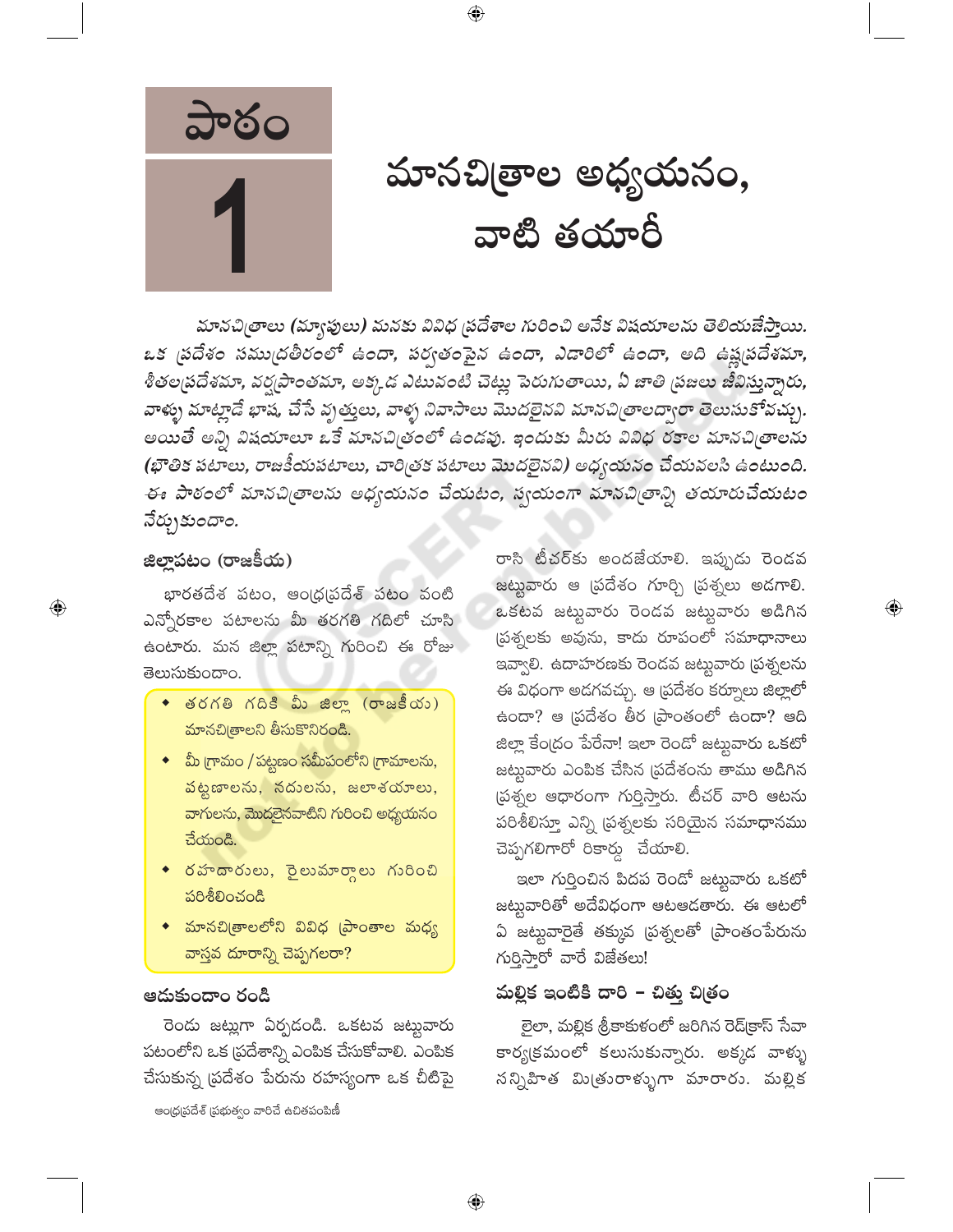

1.1. మల్లిక ఇంటికి దారి చూపే చిత్తు చిత్రం.

వెంకటాపురం గ్రామంలోను, లైలా ఆదిలాబాదులోను నివసిస్తున్నారు. రాబోయే సెలవులలో మల్లిక ఇంటికి లైలా వెళ్ళాలనుకుంది. మీ ఊరి బస్తాండ్*నుంచి* మీ ఇంటికి ఎలా చేరుకోవాలో తెలియజేయమని మల్లికకు ఉత్తరం రాసింది లైలా. స్నేహితురాలు తన ఇంటికి వస్తుందని తెలిసి మల్లిక సంతోషపడింది. మల్లిక తన ఇంటికి మార్గాన్ని చూపిస్తూ గీసిన "చిత్తుచిత్రం"తో తన జవాబును లైలాకు పంపింది.

- మీ పాఠశాల నుంచి మీ ఇంటికి దారి చూపుతూ చిత్మచిత్రం గీయగలరా?
- చిత్తుచిత్రం సహాయంతో బస్స్టాండు నుంచి మల్లిక ఇంటికి మీరు చేరగలరా?
- $\bullet$  మల్లిక ఇంటికి చేరదానికి లైలా ఎన్ని మలుపులు తిరిగింది? ఆ మలుపులలో ఏమైనా కొంద గుర్తులున్నాయా?
- <mark>ైపై చిత్తుచిత్రంలో చూపించిన భవనాలు వాస్తవ</mark> .<br>పరిమాణంలో ఉన్నాయా?
- లైలా ఏ దిశగా నడిచిందో చెప్పగలరా (ఉత్తరానికా, తూర్పునకా)?
- బస్స్టాప్ నుంచి మల్లిక ఇంటికి ఎంత దూరమో చెప్పగలరా?

పై చిత్తుచిత్రం ఆధారంగా చివరి రెండు (పశ్నలకు జవాబు చెప్పలేం. లైలాకు ఇదే సమస్యగా మారింది.

బస్ఏస్టాప్ నుంచి మల్లిక ఇంటికి ఎంత దూరమో ఆమె ఆలోచనలకు అందలేదు. చాలా దూరం నడిచి మల్లిక ఇంటికి చేరుకుని "మల్లికా! నేను అలసి పోయాను. చిత్తుచిత్రంలో నువ్వు దూరాన్ని తెలపలేదు. ఇంత దూరమని తెలిస్తే ఆటో ఎక్కేదాన్ని," అని లైలా అన్నది. "దూరాన్ని తెలపడం మరిచిపోయాను, ఏమీ అనుకోకు లైలా! సువ్వు ఆటో ఎక్కి దక్షిణ వెంకటాపురం వెళ్ళాలని చెప్పంటే సరిపోయేది" అని మల్లిక చెప్పింది.

''అది దక్షిణ వెంకటావురవెూ, ఉత్తర వెంకటాపురమోా నాకెలా తెలుస్తుంది?" అని లైలా అడిగింది. "అది చాలా సులభం. ఇప్పుడు నువ్వు ఈ గ్రామానికి దక్షిణ దిశనున్న మా ఇంటికి చేరుకున్నావు, దీని కెదురుగా ఉన్న దిశే ఉత్తరం. ఒక ప్రదేశానికి వివిధ దిక్కులను కనుక్కోదం ఎలాగో నీకు తెలుసా?" అని మల్లిక అంది.

 $2\frac{1}{2}\cos\theta$ ుకశాస్త్రం

 $\bigoplus$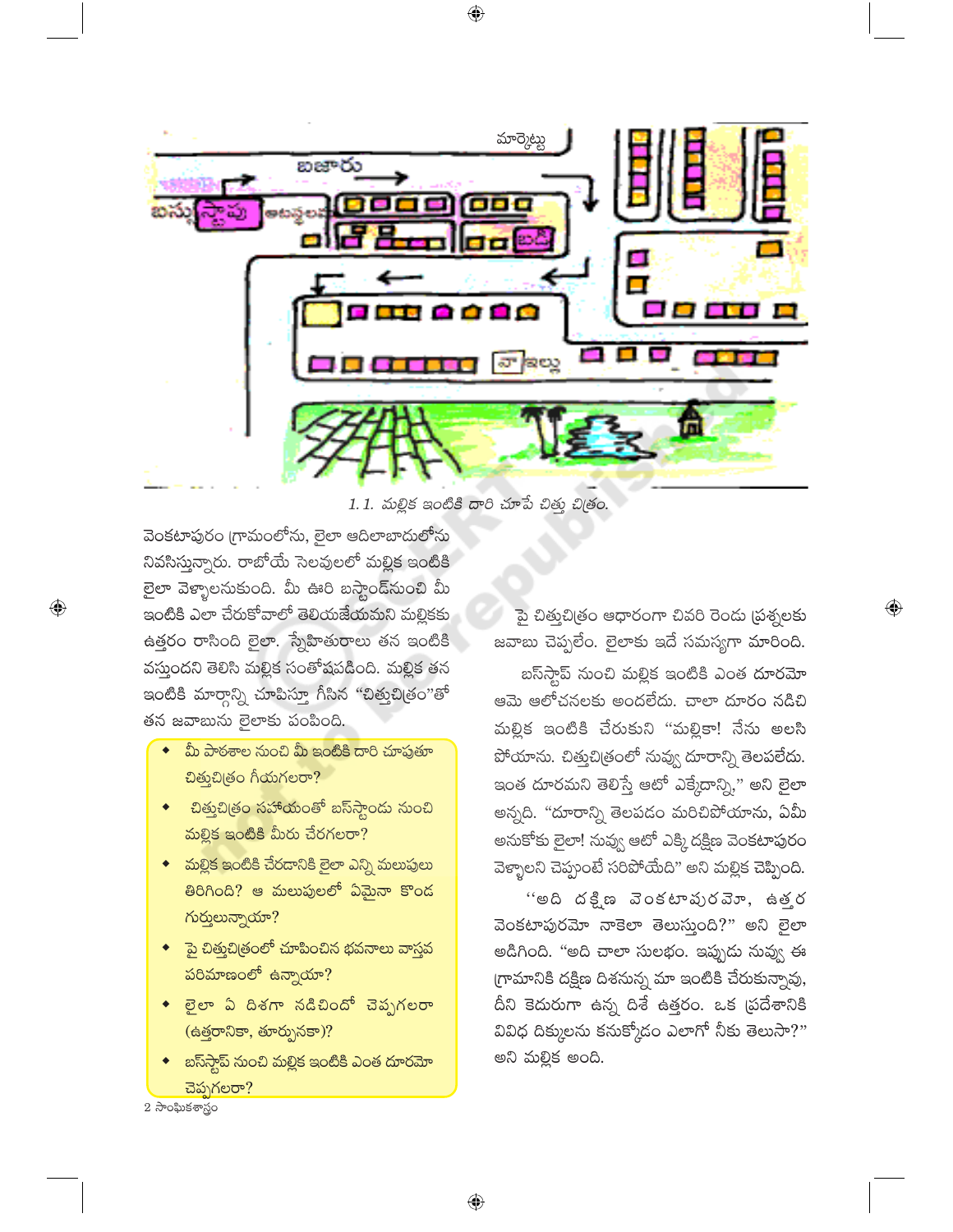## దిక్కులు

 $\bigoplus$ 

ఈ కింది చిత్రాన్ని జాగ్రత్తగా గమనించండి.



చిత్రం 1.2 దిక్కులను గుర్తించటం

మధ్యలో నిలబడిన బాలిక ఉదయిస్తున్న సూర్యునికి ఎదురుగా ఉన్నది. ఇప్పుడు ఈ కింది పట్టికను పూరించండి.

| వరస సంఖ్య | దిక్కు  | ఆ దిశలో గల వస్తువులు / ప్రదేశాలు |
|-----------|---------|----------------------------------|
|           | తూర్పు  | సూర్యుడు, కొండలు                 |
|           | దక్షిణం |                                  |
|           | ఉత్తరం  |                                  |
| 4         | పడమర    |                                  |

 $\bigoplus$ 

మీరు తూర్పు దిక్కుకు అభిముఖంగా నిలబడి ఉంటే కుడిచేతివైపు ఉండేవన్నీ దక్షిణం గాను, ఎడమచేతి వైపు ఉండేవన్నీ ఉత్తరంగాను, వెనక వైపు ఉన్నవన్నీ పడమరగానూ గుర్తించాలి.

దిక్కులను గురించి మరింత చే నుకోడానికి అవగాహన స్నేహితులతో కలిసి ఆడే ఒక ఆట గురించి మల్లిక వివరించింది.

కుడి వై పునున్న చి(తాన్ని చూడమంది. ఇప్పుడు (పతి ఒక్కరూ ఒక (పశ్న అడగండి.



మానచిత్రాల అధ్యయనం, తయారీ

 $\sqrt{3}$ 

ఆంధ్రప్రదేశ్ ప్రభుత్వం వారిచే ఉచితపంపిణీ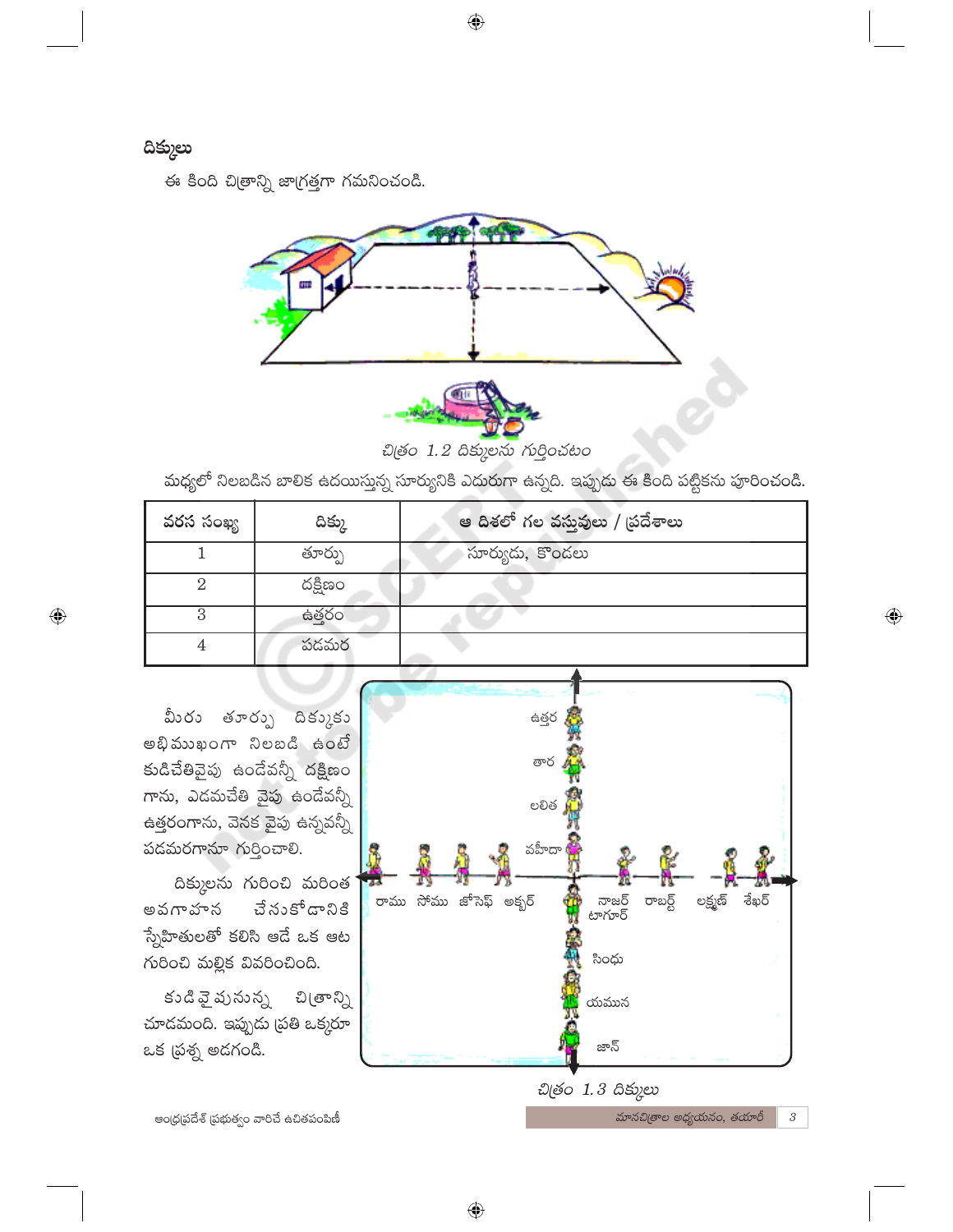- లలిత జాన్కు.............................. దిక్కులో ఉంది.
- eවිඡ සමර්හි............................... దిక్కులో ఉంది.
- ◆ నాజర్ శేఖర్కు................................ దిక్కులో ఉన్నాడు.
- ◆ నాజర్ రాముకు...................... దిక్కులో ఉన్నాడు.
- <u>లక్ష్మణ్ సోముకు ...........................</u> దిక్కులో ఉన్నాడు.
- లక్ష్మణ్ శేఖర్**కు............................**.. దిక్కులో ఉన్నాడు.
- <u>◆ జాన్కు………………………………</u> దిక్కులో తార ఉన్నది.

ఈ ఆట ఆడిన తరవాత "అద్భుతం, ఇప్పుడు నాకర్థమైంది" అని లైలా అంది. దిక్కు అనేదాన్ని ఒక స్థానంసుంచి సాపేక్షంగా చెబుతారు. మనం ఒక స్థలాన్ని దేనితో పోల్చి చూస్తున్నామన్నదాన్ని బట్టి అది ఉత్తరాన, దక్షిణాన లేదా పశ్చిమాన ఉంది అంటాం.

 $\bullet$  మీ తరగతి గది దిక్కులను గుర్తించి పై పటంలో విధంగా నిలబడి ఎవరెవరు, ఎవరెవరికి ఏ <mark>దిక్కులో ఉన్నారో (పశ్నించం</mark>డి.

## మానచిత్రంలో దిక్కులు

 $\bigoplus$ 

సాధారణంగా ఉత్తర  $\delta$ క్కు పైకి ఉండే విధంగా, దక్షిణ దిక్కు కిందికి ఉందే విధంగా మానచి<sub>(</sub>తాలను తయారు చేస్తారు. అలాగే తూర్పు కుడివైపుకీ, వడమర ఎడమవైపుకీ ఉంటుంది. కొన్ని (పత్యేక సందర్భాలలో దక్షిణదిశ పైకివుండేవిధంగా లేదా ఎడమచేతి వైపు ఉండే  $4\overline{\phantom{1}}$ సాంఘికశాస్త్రం

విధంగా మానచిత్రాలను రూపొందిస్తారు. ఇటువంటి సందర్భాలలో ఉత్తరం దిక్కును బాణం గుర్తుతో సూచిస్తారు.

⊕

ఆంధ్రప్రదేశ్ రాజకీయ పటాన్ని గోడకు వేలాడదీసి దాన్ని పరిశీలించి ఈకింది (పశ్నలకు జవాబులు కనుక్కోండి.

- చిత్తూరు హైదరాబాదుకు ఏ దిక్కులో ఉంది?
- ె హైదరాబాదుకు మెదక్ ఏ దిక్కులో ఉంది<mark>?</mark>
- $\bullet$  నెల్లూరు విజయవాదకు ఏ దిక్కులో ఉంది?
- కరీంనగర్ కర్నూలుకు దక్షిణంగా ఉందా?
- మహబూబ్నగర్ నుంచి వరంగల్ వెళ్ళాలనుకుంటే ఏ దిశగా స్రయాణం చేస్తావు? <mark>ఇలాంటి మరి కొన్ని (పశ్నలు తయారుచేసి</mark> တိုဘွဲ့ဝသ်ဝင်မီ.

## స్మేలు లేదా మానచిౖతంలో దూరం

ఆ సాయంత్రం వాగును చూడడానికి మల్లిక లైలాను తీసుకెళ్ళింది. వాళ్ళక్కడ వంతెనపైన నదుస్తున్నారు. ఆ వంతెన పైన ఆరు దీపపు స్తంభాలు సమాన దూరంలో ఉన్నాయి. (పతీ రెండు స్తంభాల మధ్య దూరం  $100$  మీటర్లు. ఆ వంతెన మొత్తం పొడవు 500 మీటర్లు. కింది చిత్రాన్ని గమనించండి. ఆ వ్యాహ్యాళి వారికెంతో ఆనందాన్నిచ్చింది. ఇంటికి



చిత్రం 1.4. వంతెనపై నడుస్తున్న లైలా, మల్లికలు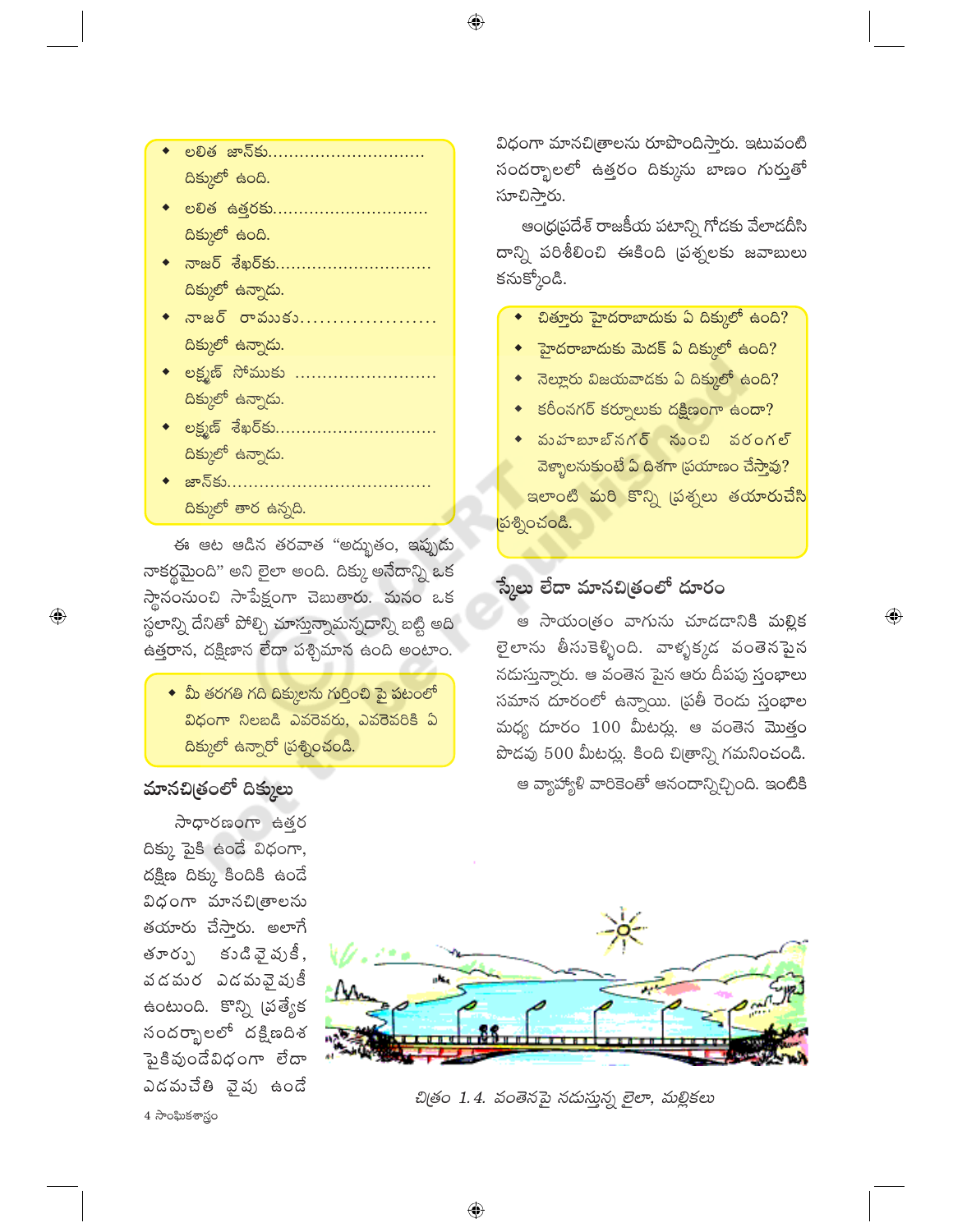⊕

తిరిగి వచ్చిన లైలా తనతో తీసుకొని వెళ్ళడానికి వీలుగా వంతెన చిత్తుచి(తాన్ని గీయడం (పారంభించింది. ఆ చిత్తుచి[తాన్ని గీసేటప్పుడు దీపపు స్తంభాలను సమాన దూరాలలో గీచింది. మొదటి, చివరి దీపాల మధ్య దూరం 5 సెం.మీ. వంతెన కంటే ఆమె గీసిన బొమ్మ



చాలా చిన్నగా ఉంది. చిత్రం 1.5 లైలా గీసిన వంతెన చిత్తు చిత్రం

లైలా చిత్తుచిత్రంలోని ఒకటో స్తంభం నుంచి ఆరవ స్తంభం వరకు మొత్తం దూరాన్ని కొలవండి. (పతి రెండు దీప స్తంభాల మధ్య వాస్తవదూరం.......... మీటర్లు. చిత్తుచిత్రంలో రెండు దీప స్తంభాల మధ్య దూరం కేవలం......... సెం။ మీ။. చిత్తుచిత్రంలో వెబత్తం దూరం...... సెంగిమీగి మాత్రవేం. దీపస్తంభాలను దగ్గరగా గానీ దూరంగా గానీ గీయకుండా సమాన దూరాల్లో లైలా గీసిందని మీరు గమనించి ఉంటారు.

 $\bigoplus$ 

వంతెనపైనున్న దూరాలను, చిత్తుచిత్రంలో ఉన్న దూరాలను ఇలా రాద్దాం:

చిత్తుచిత్రంలో 5 సెం.మీ = మీటర్లు వంతెనపైన............... ป๊ต์ อยู่อิเตออร์ 1 ลิง. อิ้ง = వంతనపైన $\dots\dots\dots\dots$ మీటర్లు

దీనినే స్మేలు అని పిలుస్తారు. మనం స్మేలు ద్వారా వాస్తవ దూరాలను తగ్గించి మానచిత్రాలలో చూపదానికి స్రయత్నిస్తాం.

మానచిత్రం ఏ స్కేలులో తయారు చేశారో దానిపైన రాసి ఉంటుంది. దీని ఆధారంగా మానచిత్రంలోని దూరాన్ని కొలచి భూమిపైన వాస్తవ దూరం కనుక్కొంటాం.

ఆంధ్ర(పదేశ్ (పభుత్వం వారిచే ఉచితపంపిణీ



పైన ఇచ్చిన చిత్రంలో శ్రీకాకుళం–టెక్కలి మధ్య దూరాన్ని ఒక రేఖద్వారా చూపారు.

ఈ రెండు స్థలాల మధ్య దూరం 50 కి.మీ. ఈ రెండింటినీ కలుపుతూ చిత్రంలో గీసిన రేఖను కొలవండి.

శ్రీకాకుళం−టెక్కలి మధ్య వాస్తవ దూరం

పై చిత్రంలో శ్రీకాకుళం–టెక్కలి మధ్యదూరం

 $\bigoplus$ 

ఈ చిత్రానికి స్కేలును రూపొందించగలరా? చిత్రంలో ఒక సెం.మీ. ఉంటే వాస్తవంగా భూమి మీద ఎంత దూరం ఉంటుంది?

 $1 \, 70.$ మీ = ..................... కి.మీ.

మీ జిల్లా పటాన్ని పరిశీలించి స్కేలు ఎంత ఇచ్చారో గమనించండి. మీ (గామం/ పట్టణం నుంచి ఇతర గ్రామాలకు/ పట్టణాలకు మధ్య దూరాన్ని కొలిచి వాస్తవ దూరాలను కనుక్కోండి.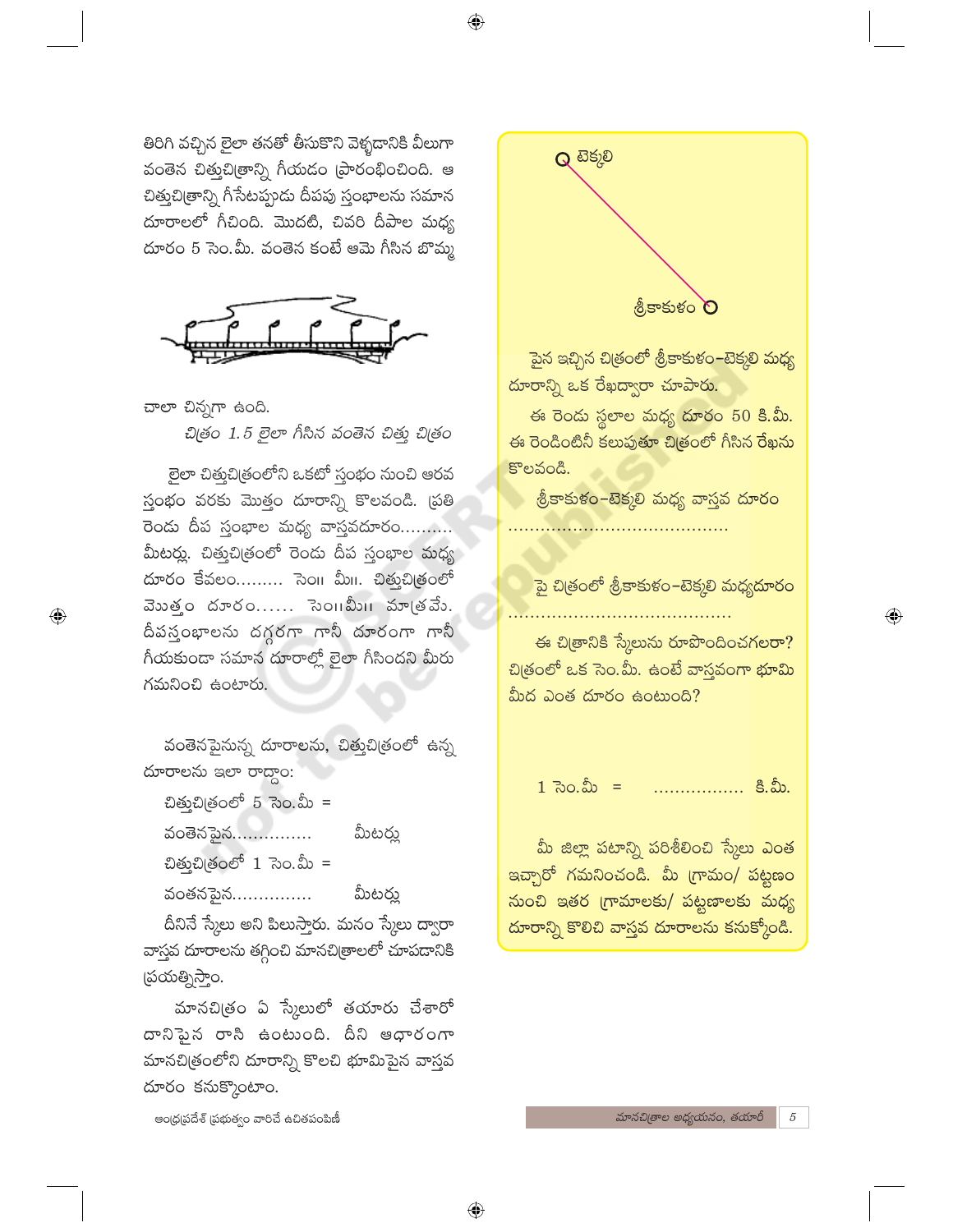## చిహ్నాలు

 $\bigoplus$ 

మానచి(తాలు చాలా చిన్నవి అని మీకు తెలుసు. వాస్తవంగా ఉన్నవాటిని అదే విధంగా చిత్రించలేం. ఉదాహరణకు స్కూలు, బస్స్టాందును, మల్లిక ఇంటిని అదేవిధంగా చూపాలంటే చాలా స్థలం కావాలి. అందువల్ల మానచిత్రం తయారీలో చిహ్నాలను ఉపయోగిస్తాం. మీ గ్రామాన్ని/పట్టణాన్ని చుక్కలలో, వృత్తాలలో జిల్లాపటంలో చూపించడాన్ని గమనించి ఉంటారు. సాధారణంగా మానచి(తాలు తయారు చేసేవాళ్ళు వాళ్ళ అవసరాలకు అనుగుణంగా సరైన చిహ్నాలను రూపొందించుకుంటారు. కాని మనం కొన్ని సాధారణ చిహ్నాలను తరచుగా ఉపయోగిస్తూంటాం. వీటినే సాం(పదాయిక చిహ్నాలు అంటాం. ఈ కింద ఉన్న మానచిత్రంలో చిహ్నాలు, స్కేలు, ఉత్తరదిక్కును సూచించే బాణంగుర్తు ఉన్నాయి గమనించండి.



6 సాంఘికశాస్త్రం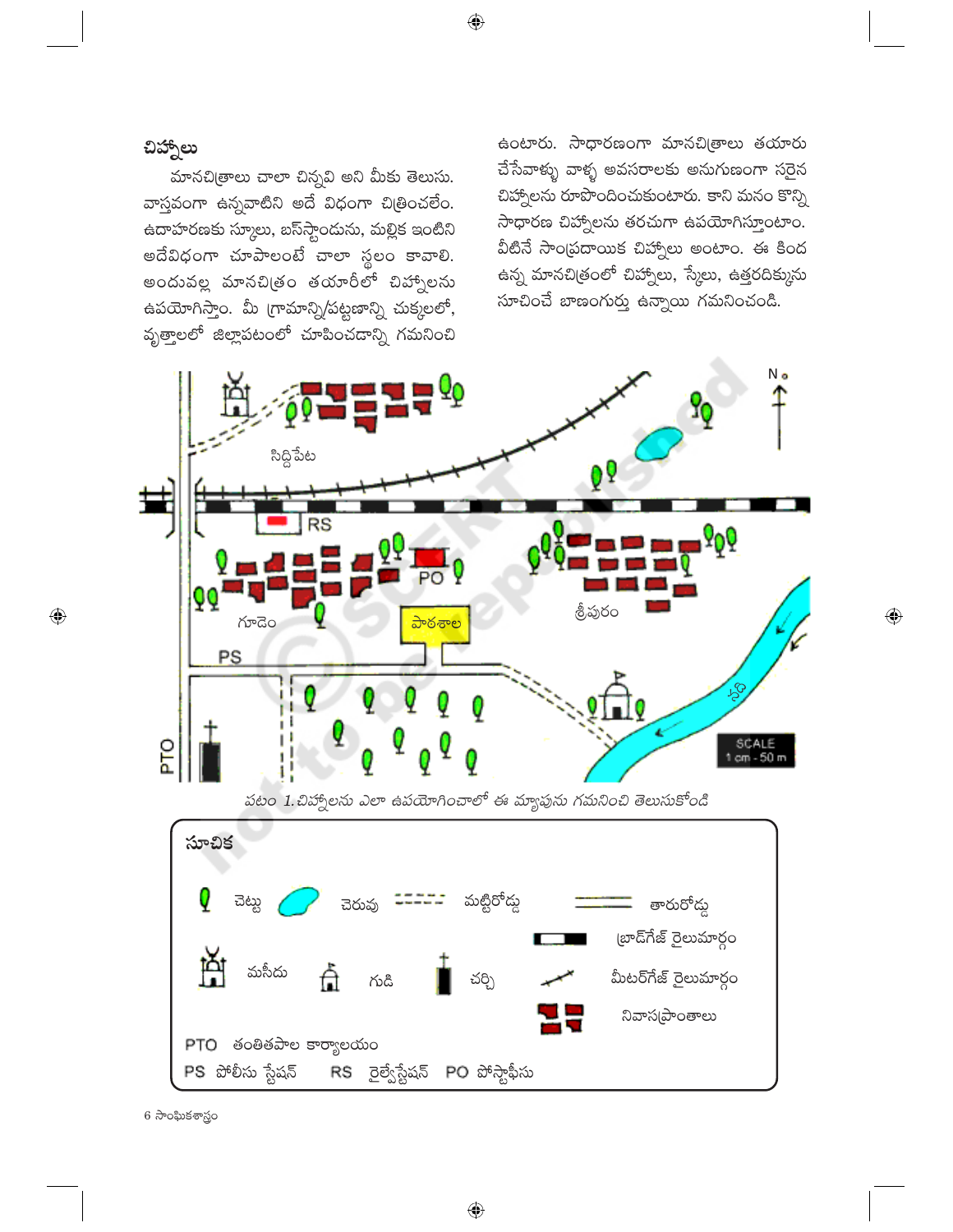(పక్క పేజిలోని మానచి(తాన్ని పరిశీలించి కింద ఇచ్చిన (పశ్నలకు జవాబు ఇవ్వండి.

- $\bullet$  చర్చికి ఏ దిశలో నది (పవహిస్తున్నది?
- ◆ శ్రీపురం గ్రామానికి దక్షిణాన ఎటువంటి రహదారి ఉంది?
- ◆ శ్రీపురం గ్రామానికి సమీపాన ఏ రకమైన రైల్వేలైన్ ఉంది?
- $\bullet$  రైల్వే స్టేషనుకు ఏ దిక్కున పోలీస్ స్టేషన్ ఉన్నది?
- $\bullet$  రైలు మార్గానికి ఉత్తరాన ఉన్న (గామమేది?
- $\bullet$  పై పటంలోని పాఠశాలలో మీరు ఉన్నారని అనుకోండి. బడి నుంచి బయటకు వస్తుంటే ఏ దిశ వైపుకి నడుస్తుంటారు?

 $\bigoplus$ 



# మీ అభ్యసనాన్ని మెరుగుపరుచుకోండి!

- వివిధ రకాల మానచి(తాలను సేకరించి, పరిశీలించండి. ఉపాధ్యాయులను అడిగి మీ సందేహాలను నివృత్తి 1. చేసుకోండి.
- మానచిత్రంలో మీ మండల కేంద్రం నుంచి జిల్లా కేంద్రానికి దూరాన్ని కొలిచి వాస్తవ దూరం ఎంతో తెలుసుకోండి.  $\overline{2}$ .
- భూమిపైనున్న వాస్తవ దూరాన్ని మానచిత్రంలో ఎందుకు తగ్గించాలి? 3.
- తూర్పునకు అభిముఖంగా నిలబడి మీ చేతులను చాచి దిక్కుల పేర్లు చెప్పండి (ఉదా: ఉత్తరం, దక్షిణం). 4. తరవాత వేరొక దిక్కునకు అభిముఖంగా నిలబడి పైవిధంగానే చేయండి.
- మానచి[తాల తయారీలో చిహ్నాల ఆవశ్యకతను వివరించండి. 5.
- జలాశయాలను, ఆరాధన స్థలాలను, ప్రభుత్వ కార్యాలయాలను మానచిత్రంలో చూపడానికి చిహ్నాలు 6. తయారు చేయండి.
- మీ ఇంటి చిత్తుపటం వేసి, దాన్ని మానచి(తంగా మార్చండి. 7.
- మానచిత్రంలో ఏ అంశాలు ముఖ్యమైనవని మీరు అనుకుంటున్నారు? 8.

 $\overline{\mathbb{Q}}$